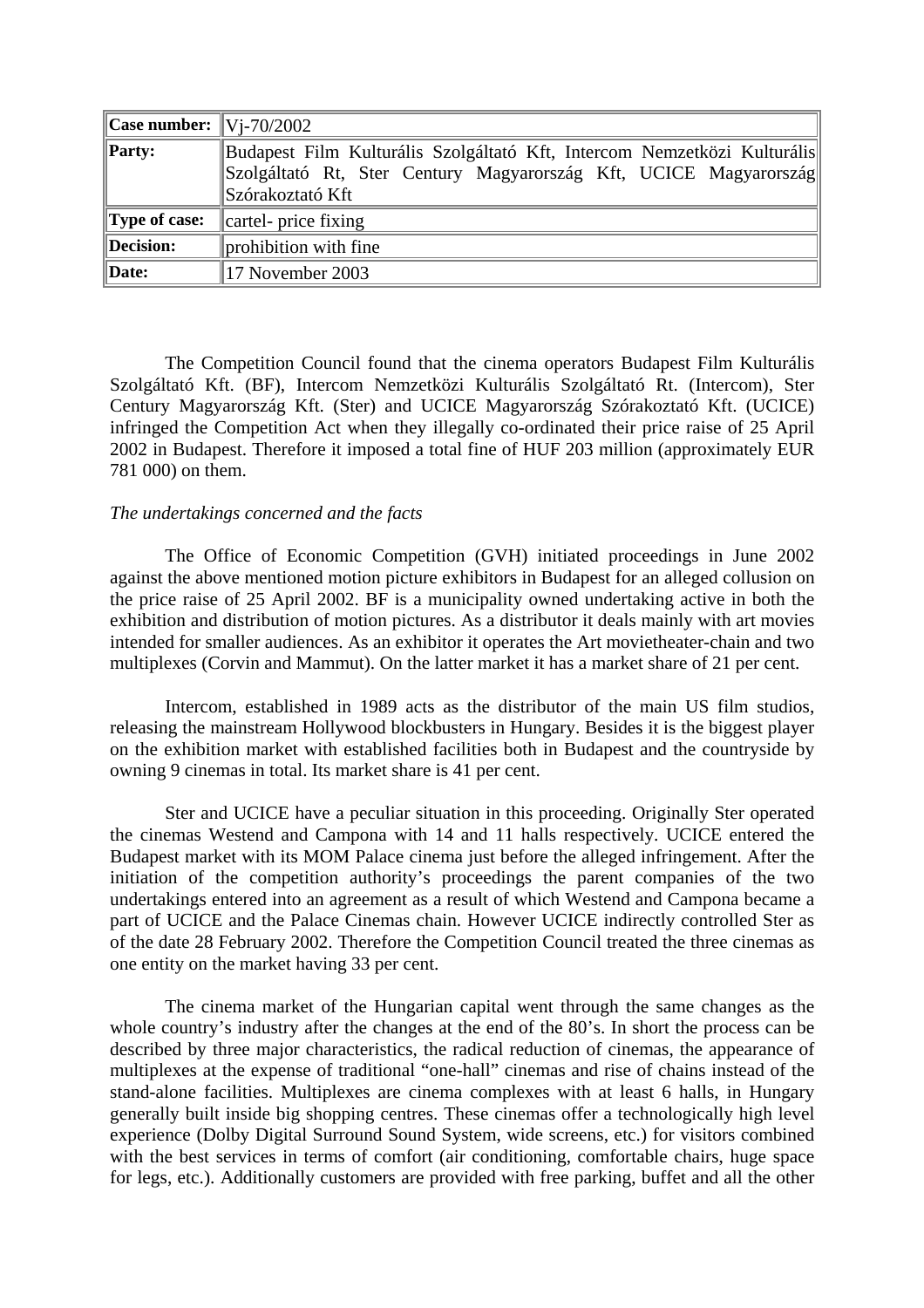services a shopping centre can provide. These features made multiplexes a separate market from traditional cinemas.

The capacity of multiplexes is designed to peak hours, which practically means Friday, Saturday and Sunday evenings and holidays. In these periods capacity utilisation is near 100 per cent. However weekdays this drops to 15-20 per cent and in the mornings to 5-10 per cent. There are peak periods on a yearly basis as well, namely in May-June and October-November. Consequently the market is characterised by huge overcapacity, operators are losing.

Low utilisation and high fixed costs induce cinemas to a loss minimisation strategy in the form of constant price raises. Furthermore ticket prices include high levels of rates and taxes. During the past years exhibitors applied nearly identical prices.

Distributors are interested in running movies with the highest possible audience resulting high revenues, while exhibitors additionally have the interest to obtain the newest films at the earliest possible time. Distributors make screenings two months before the actual *première* for exhibitors, just to enable them making decisions about the possible hiring of the particular film. If the cinema operator would like to have the film, after negotiating the details (hiring fee, number of screenings per day, weeks of screening etc.) it enters with the distributor into a film-hiring contract. *Premières* are on Thursdays every week. On Mondays distributors and exhibitors hold consultations on the programmes, time schedule of screenings.

In April 2002 Intercom prepared a price plan for Budapest and the countryside with detailed breakdowns according to days, parts of the day, and discount days. The document ended with the sentence "it needs consultation with the competitors". The data of April and May was circled and it was written on "with Port from April 25" (Mr. Ferenc Port is the CEO of BF). Mr. András Kálmán, the distribution manager of Intercom spoke with Mr. Port twice about the price raise and its details. On 22 April Mr. Kálmán informed several employees of Intercom in e-mail about the anticipated price raise in detailed breakdown with the notice "as a result of multilateral consultations."

As of 25 April 2002 35 price-categories were identical for different days, part of days and discount days in the cinemas of Budapest. There were only three price categories which remained unchanged in the cinemas Campona and Westend, however this resulted just the same price as by the others (earlier these cinemas had always higher prices). Following 30 May the identity of prices changed.

## *Legal assessment by the Competition Council*

The relevant market should be determined as selling cinema services (screening motion pictures) at the multiplex cinemas of Budapest. Multiplex cinemas are clearly distinguished from other "traditional" cinemas due to their geographical situation, film-offer, provided services. Neither treated the Competition Council home videos, DVDs as a substitute to the multiplex cinema. Finally the oligopolistic nature of the market was evaluated as a factor making favourable conditions for possible anticompetitive conducts.

Pursuant to Article 11 of the Competition Act agreements or concerted practices between undertakings and decisions by social organisations of undertakings, public corporations, associations or other similar organisations, which have as their object or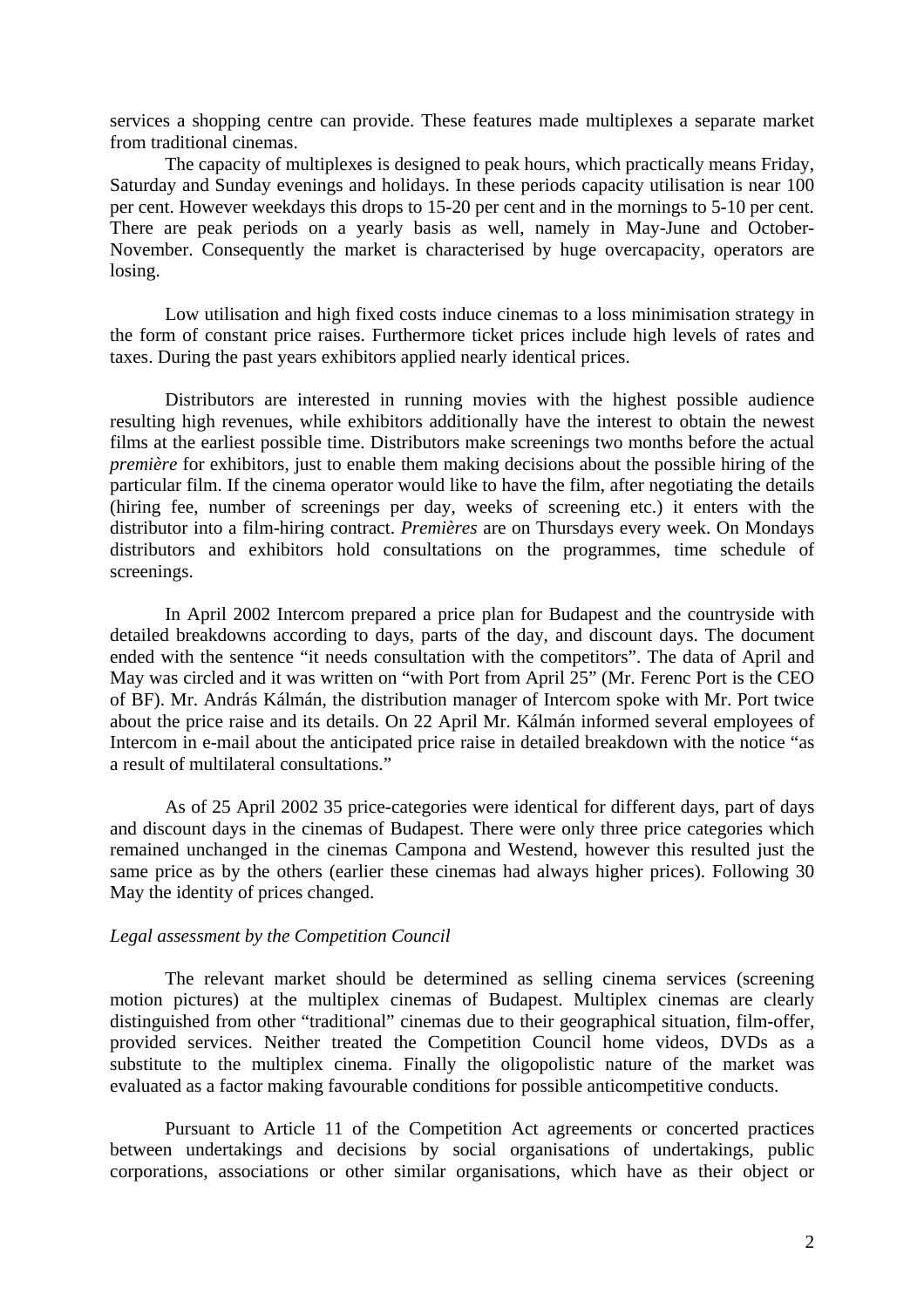potential or actual effect the prevention, restriction or distortion of competition, shall be prohibited.

The undertakings concerned are independent entities pursuing economic activities in the terms of the Competition Act.

It is an infringement of the Competition Act if competitors are not making their decisions independently, and act instead in co-operation. Whenever the co-operation has the aim or effect of influencing the proposed behaviour of competitors in the future, thereby excluding or substantially reducing the uncertainty inherent to effective competition it is undesirable from a competition law point of view. In particular it is prohibited to fix prices directly or indirectly, in this case the co-ordinated price raise from a determined price level. In such cases it is irrelevant that otherwise the price increase could be reasonable or prices are not the determinant factor for consumers in their choice of the product. The mere fact that the alleged behaviour relates to prices shows the eminent role of prices. Moreover price would play a more important role in consumers' decisions if there would be larger differences between prices. The undertakings concerned are responsible for hindering the emergence of this process with their alleged conduct.

A concerted practice with the aim of raising prices has clearly the object of restricting competition, and its effect is restriction as well. Through the concerted practice the undertakings concerned can count on the others that they won't be left alone with the increase of prices, which would have induced customers to go to another lower priced cinema instead.

In theory the question of conscious parallelism could be raised given the oligopolistic nature of the market. However this could be easily rejected due to the fact that there have been contacts with the aim or effect to influence the conduct of an actual competitor or to disclose to such a competitor the own contemplated course of conduct.

The Competition Council used as indirect evidence besides the notes and e-mails found at the premises of the undertakings the fact that the price increase involved more than 30 price data creating fairly similar prices, and where no increase was observable prices were already on the highest levels. Without collusion this similarity was in no way economically reasonable given on the different costs of the particular operators.

## *The decision*

The Competition Council established that the undertakings infringed the Competition Act by unlawfully co-ordinating on cinema entry prices; therefore it imposed fines amounting from HUF 37 million to HUF 83 million, in total HUF 203 million. In fixing the fines the Competition Council took into account the following arguments.

Price-fixing is one of the most serious anticompetitive behaviours, even if on this market price competition is not the most important. Cinema services are regarded by the Competition Council as not satisfying basic consumer needs, on the other hand consumers couldn't do anything against the infringement. The Competition Council considered as aggravating the fact that participants covered over 95 per cent of the market.

## **Judgement of the Court of Appeal of Budapest of 26 April 2006**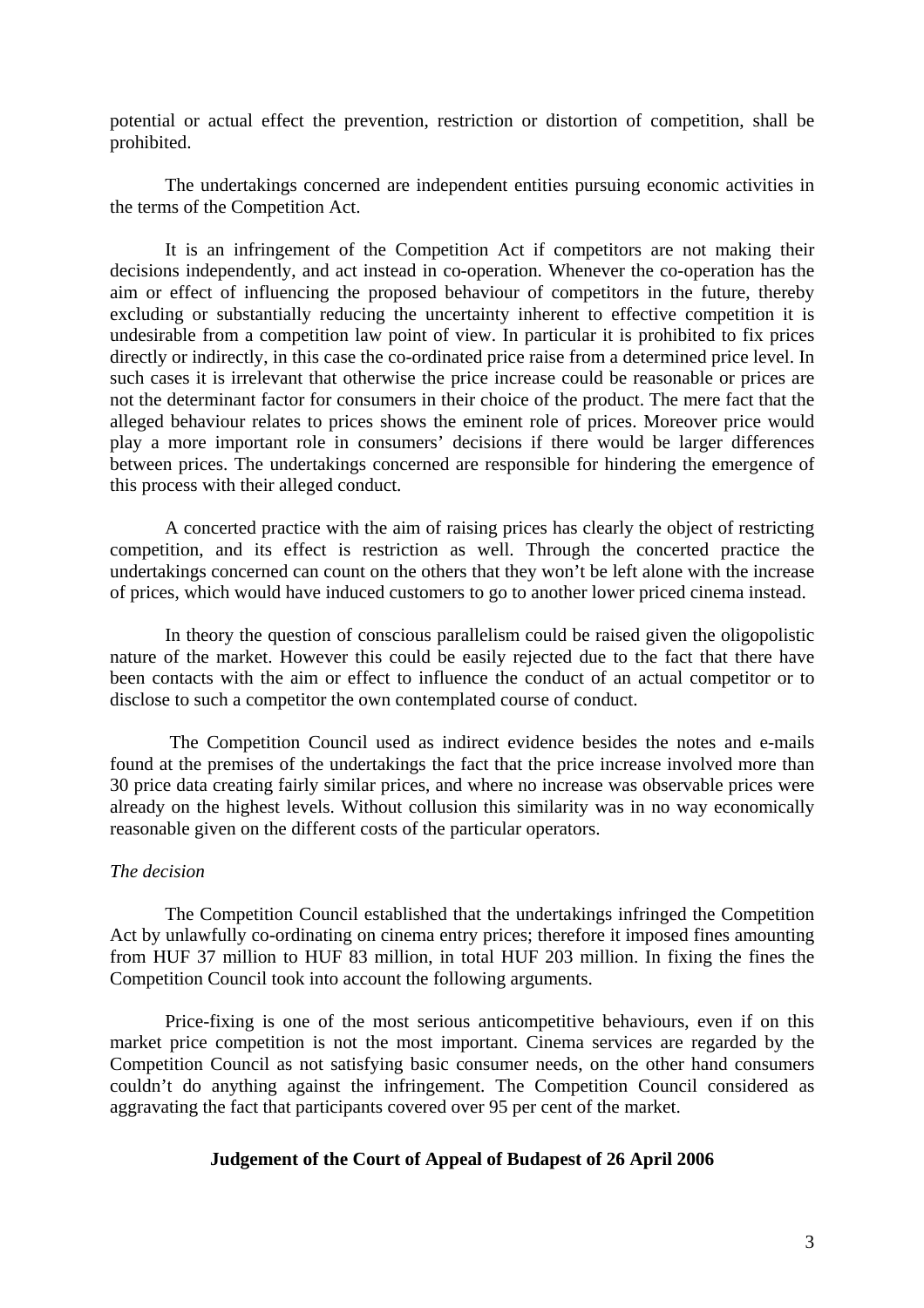**The Court of Appeal of Budapest established in its judgement of 26 April 2006, that the undertakings Budapest Film Kft., Intercom Rt., Ster Century Magyarország Kft. and UCICE Kft., which ran multiplex cinemas in the shopping centres Mammut, Eurocenter, Lurdy Ház, Duna Plaza, Campona, Westend and MOM Park Budapest, infringed the provisions on the prohibition of agreements restricting economic competition of the Hungarian Competition Act by raising their cinema ticket prices to exactly the same extent on 25 April 2002. The judgement of the Court of Appeal of Budapest is final. By this judgement the Court of Appeal of Budapest confirmed the judgement of the Municipal Court of Budapest, which rejected the appeal of the above undertakings against the Hungarian Competition Authority's decision establishing the unlawfulness of the undertakings' behaviour. The Hungarian Competition Authority, in its decision of 17 November 2002, obliged the undertakings to pay the following fines: Budapest Film: HUF 37 million (approx. EUR 142000); Intercom: HUF 83 million (approx. EUR 320000); Ster Century Magyarország and UCICE jointly: 83 million (approx. EUR 320000). None of the four undertakings have paid the fine yet.** 

The basis of the case was a competition supervision proceeding of the Hungarian Competition Authority (hereinafter: GVH). The aim of the competition supervision proceedings, conducted earlier by the GVH, was to find out whether the increase to a similar increase in the cinema ticket prices made by the undertakings Budapest Film, Intercom, Ster Century Magyarország and UCICE, running cinemas in shopping centres in Budapest (Mammut, Eurocenter, Lurdy Ház, Duna Plaza, Campona, Westend and MOM Park), on 25th April 2002 had been the result of a concerted practice seriously prohibited by the Hungarian Competition Law.

The GVH had to decide whether the undertakings' behaviour in question was only due to external economic circumstances on the market only or it was the result of a concerted practice of Budapest Film, Intercom, Ster Century and UCICE.

It was among the evidences that a series of the undertakings' data was found to be identical or similar. Also, the undertakings normally performed a price-taking behaviour, meaning that they used the higher prices set by other competitors on the market after at least one week passed. Furthermore, there were competitors on the market which did not raise their prices on 25 April 2002. The fact that the representatives of Budapest Film and Intercom had two phone talks about the possibility of raising prices was also of evidential importance. Their aim could also be established from their statements and other written proofs as.

The GVH did not accept the undertakings' evidences and arguments as to external economic impacts of the price increase of their cinema tickets, since such an uniformity in price increase could not have been caused by factors other than concertation.

Based on the above, the GVH imposed the following fines on the undertakings: Budapest Film: HUF 37 million (approx. EUR 142000); Intercom: HUF 83 million (approx. EUR 320000); Ster Century Magyarország and UCICE Kft. jointly and severally: HUF 83 million (approx. EUR 320000). When imposing the fine the GVH considered the amount of money the cinemas earned as a result of their cinema ticket price increase. Moreover, it was an aggravating circumstance that the undertakings blocked, in most of the cinemas in Budapest, price competition between them for about one month – it should be added that the four undertakings' market share was 95% in 2002.